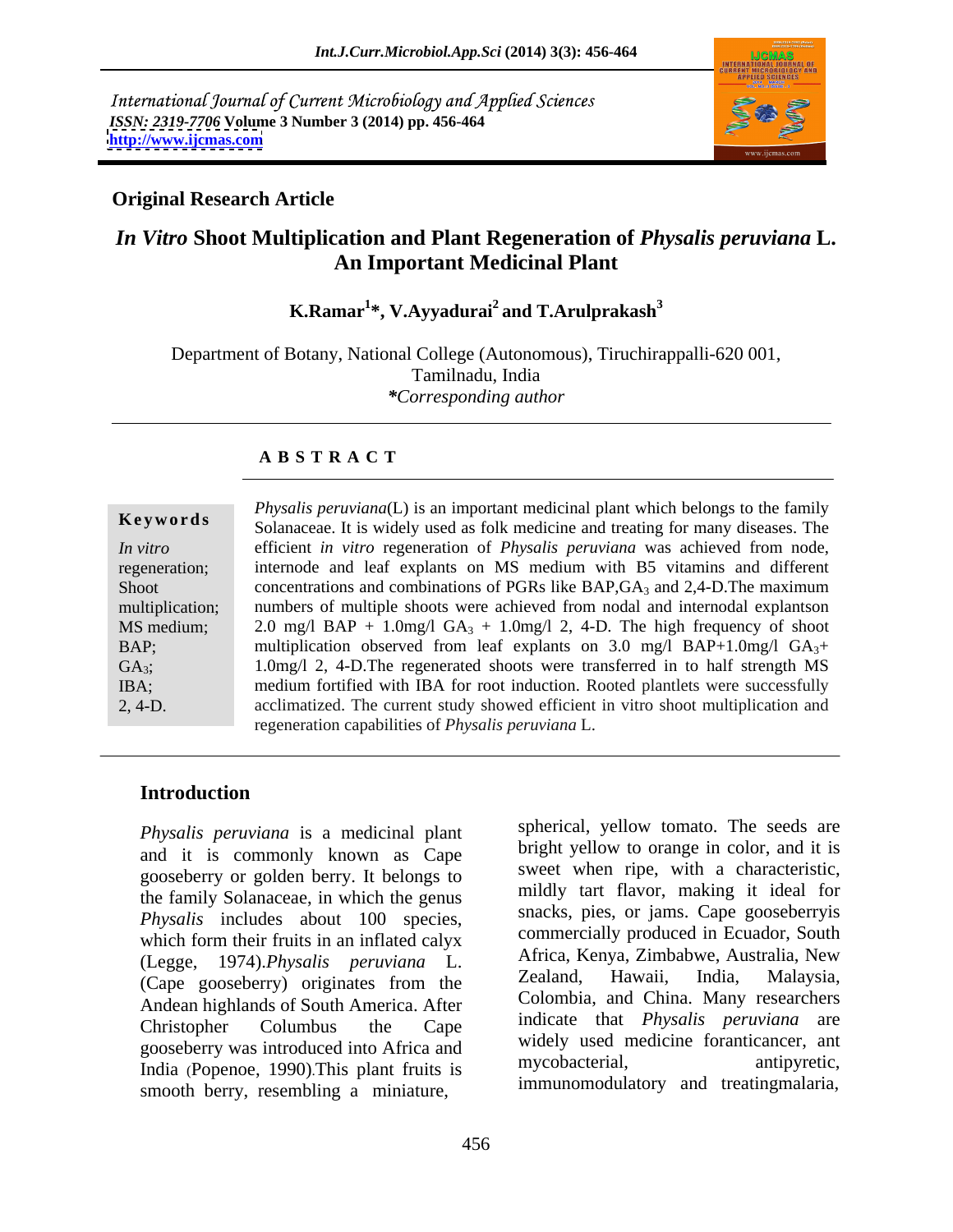asthma, hepatitis, dermatitis, as Nodal and leaf explants of *Physalis* rheumatismand diuretic (Pietro *et al*. 2000 contain well an antioxidant activity and dipping them in 70% ethanol for 10 Mg, Ca and Fe in its mineral composition 42%) in its composition (Rodrigues *et al.* Pathak, 1995). Some physalin compounds great potential for treating tumour (Antoun *et al.* 1981, Chiang *et al.* 1992a, b and and different concentrations and

For this above medicinal purposes, this  $2.5 \text{mg}/\lambda$  2, 4-D  $(0.5-2.0 \text{mg}/\lambda)$ . The plant is highly focused in many countries this present investigation was undertaken *vitro* regeneration protocol for important medicinal plant *Physalis peruviana* L. through nodal, internodal and leaf **Results and Discussion** explants.

Healthy plants of *Physalis peruviana* were concentrations and combination of BAP collected from Samuthiram.  $(0.5-4.0mg/l)$ ,  $GA_3(0.5-2.5mg/l)$ & 2, 4-D Garden, National College (Autonomous),

and Soares *et al*. 2003) (Perry, 1980).The months old greenhouse grown plants. The ethanol extracts from *Physalis peruviana* sterilization of explants was done by highest (95%) antioxidant properties seconds followed by continuous shaking. (Chun-Ching Lin, 2005). *Physalis*  Then the explants were washed with *peruviana* showed main elements of K, detergent Tween-20 for 5 mins and after and the lipidic fraction presented 0.1% mercuric chloride (HgCl2) for 1 min predominance of the linoleic acid (72, then finally rinsed for 3 times with 2009). Some researchers noted that sterilization and transfer were carried out *Physalis peruviana* has a several physalin inside the laminar air flow with proper compounds (Kawai *et al.* 1992, Sen and sterilization techniques. The nodal and leaf like physalin B and F were noted to have medium (Murashige and Skoog, 1962) Sunayama *et al.,* 1993). combinations of plant growth regulators and pharmaceutical industries. Tissue a 16 hour photoperiod of  $35 \mu$ mol m<sup>-2</sup> s<sup>-1</sup> culture plays an important key role for irradiance provided by cool white medicinal plants in rapid propagation, fluorescent light with 55-65% relative<br>conservation and enhanced the production humidity. Observations were recorded of secondary metabolites. The secondary after an interval of four weeks. For root metabolites production can be possible induction, *in vitro* elongated shoots were through *in vitro* plant cell culture (Barz excised and transferred to half strength and Ellis, 1981) (Deus and Zenk, 1982).In MS basal medium supplemented with IBA with an objective to develop an efficient *in* transferred to pots containing cow- dung, stehmal, 1995, Some physile conditions. As the base of *Physile* in the state of *Physile* in the state of *Physile* and and state of *Physile* and and state of *a COSO* (New 1, 1890) (New 1, 1890) (New 1, 1990) (New 1, *peruviana* L.were collected from two dipping them in 70% ethanol for 10 that explants were surface sterilized by sterilized distilled water. All the process of explants were inoculated to the MS with B5 vitamins (Gamborg *et al*., 1968) and different concentrations and like BAP  $(0.5{\text -}4.0\text{mg/l})$ , GA<sub>3</sub> $(0.5{\text -}$  $2.5 \text{mg/l}\& 2, 4-D (0.5-2.0 \text{mg/l}).$  The cultures were maintained at  $25\pm 2^0C$  under  ${}^{0}C$  under  $-2$   $-1$  $\mathrm{s}^{-1}$ -1 fluorescent light with 55-65% relative humidity. Observations were recorded (1.0 mg/l). After the rooted plantlets were sand and red soil (1:1:1) for hardening.

# **Results and Discussion**

**Materials and Methods State Equation MS** inoculated on MS basal medium with B5 collected from Samuthiram,  $(0.5-4.0mg/l)$ ,  $GA_3(0.5-2.5mg/l)$ & 2, 4-D Tiruchirappalli district, Tamilnadu. Live (0.5-2.0mg/l) were used for culture specimens were planted in the Botanical initiation and multiplication of shoots. Node, internode and leaf explants were inoculated on MS basal medium with B5 vitamins supplemented with various concentrations and combination of BAP  $(0.5-4.0 \text{mg/l})$ ,  $GA_3(0.5-2.5 \text{mg/l})$ & 2, 4-D After 12 days of inoculation multiple shoot induction was observed from the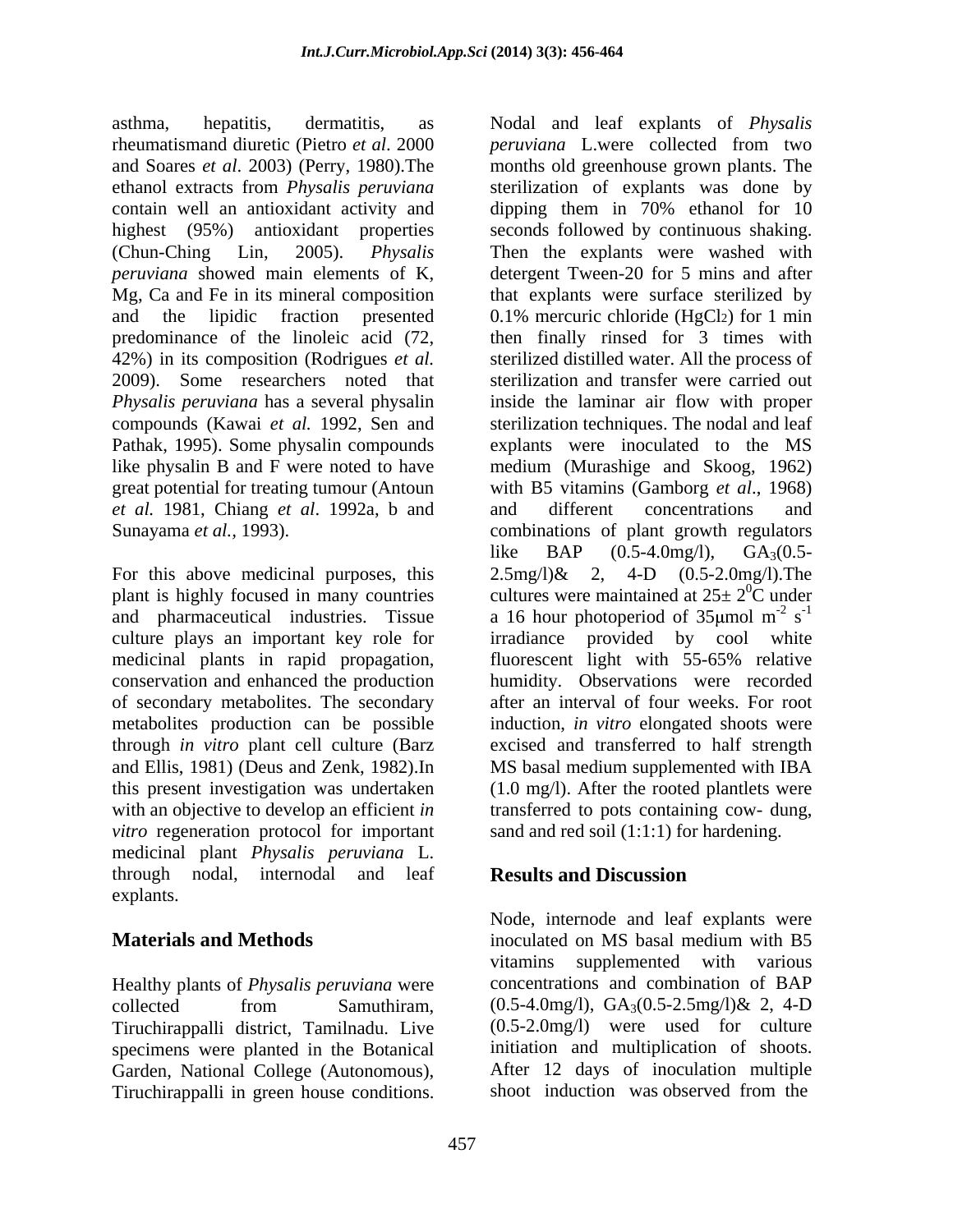|                          |                                | <b>Different concentrations of</b> |          | <b>Response</b>                              |                                   |
|--------------------------|--------------------------------|------------------------------------|----------|----------------------------------------------|-----------------------------------|
|                          | <b>Plant growth regulators</b> |                                    |          | <b>4 Weeks</b>                               |                                   |
| S.No                     |                                | (Mg/l)                             |          | <b>Culture</b>                               |                                   |
|                          | BAP                            | GA <sub>3</sub>                    | $2, 4-D$ | No.of                                        | <b>Morphogenetic Nature</b>       |
|                          |                                |                                    |          | $\mathbf{shoot}(\mathbf{M} \pm \mathbf{SE})$ |                                   |
|                          | 0.5                            | $\Omega$                           |          | $11.8 \pm 0.26$                              | Few shoots with less growth       |
|                          | $1.0\,$                        |                                    |          | $12.0 \pm 0.25$                              | Few shoots with small leaves      |
|                          | 1.5                            | 0.5                                | 0.5      | $13.5 \pm 0.30$                              | Multiple shoots with retarded     |
|                          |                                |                                    |          |                                              | growth and mediated leaves        |
|                          | 2.0                            | 1.0                                | 1.0      | $15.4 \pm 0.32$                              | Multiple shoots with large leaves |
|                          |                                |                                    |          |                                              | and well growth                   |
|                          | 2.5                            | 1.0                                | $0.5\,$  | $12.1 \pm 0.23$                              | Few shoots with small leavesless  |
|                          |                                |                                    |          |                                              | growth                            |
|                          | 3.0                            | 1.5                                | $0.5\,$  | $11.1 \pm 0.26$                              | Few shoots with small leaves and  |
|                          |                                |                                    |          |                                              | less growth                       |
| $\overline{\phantom{a}}$ | 3.5                            | 2.0                                | 0.5      | $11.2 \pm 0.27$                              | Few shoots with small leaves and  |
|                          |                                |                                    |          |                                              | less growth                       |
| ം                        | 4.0                            | 2.5                                | 0.5      | $11.0 \pm 0.24$                              | Few shoots with small leaves and  |
|                          |                                |                                    |          |                                              | less growth                       |

**Table.1** Effect of different concentrations of plant growth regulators on multiple shoot induction from nodal and internodal explants of *Physalis peruviana*

**Table.2** Effect of different concentrations of plant growth regulators on multiple shoot induction from leaf explants of *Physalis peruviana*

| S.No           | <b>Different concentrations of</b> |                                          |                       | <b>Response</b>                              |                                                      |
|----------------|------------------------------------|------------------------------------------|-----------------------|----------------------------------------------|------------------------------------------------------|
|                |                                    | <b>Plant growth regulators</b><br>(Mg/I) |                       | <b>4 Weeks</b><br>culture                    |                                                      |
|                |                                    |                                          |                       | No.of                                        | <b>Morphogenetic Nature</b>                          |
|                | <b>BAP</b>                         | $G_A$                                    | $2, 4-D$              | $\mathbf{shoot}(\mathbf{M} \pm \mathbf{SE})$ |                                                      |
|                | 0.5                                | $\Omega$                                 |                       | $10.9 \pm 0.26$                              | Few shoots with less growth                          |
| $\sim$         | 1.0                                | $\Omega$                                 |                       | $11.1 \pm 0.23$                              | Few shoots with small leaves                         |
|                | 1.5                                | 0.5                                      |                       | $11.1 \pm 0.27$                              | Few shoots with small leaves and less                |
|                | 2.0                                | 1.0                                      | 0.5                   | $12.0 \pm 0.25$                              | growth<br>Few shoots with small leaves and less      |
| $\sim$         | 2.5                                | 1.0                                      | 0.5                   | $13.0 \pm 0.24$                              | Multiple shoots with retarded growth                 |
|                |                                    |                                          |                       |                                              | and mediated leaves                                  |
|                | 3.0                                | $1.0\,$                                  | 1.0                   | $15.3 \pm 0.33$                              | Multiple shoots with large leaves and<br>well growth |
| $\overline{a}$ | 3.5                                | 1.5                                      | 1 <sub>5</sub><br>1.3 | $12.2 \pm 0.22$                              | Few shoots with small leaves and less                |
| $\mathbf{R}$   | 4.0                                | 2.0                                      | 2.0                   | $11.8 \pm 0.25$                              | Few shoots with small leaves and less<br>growth      |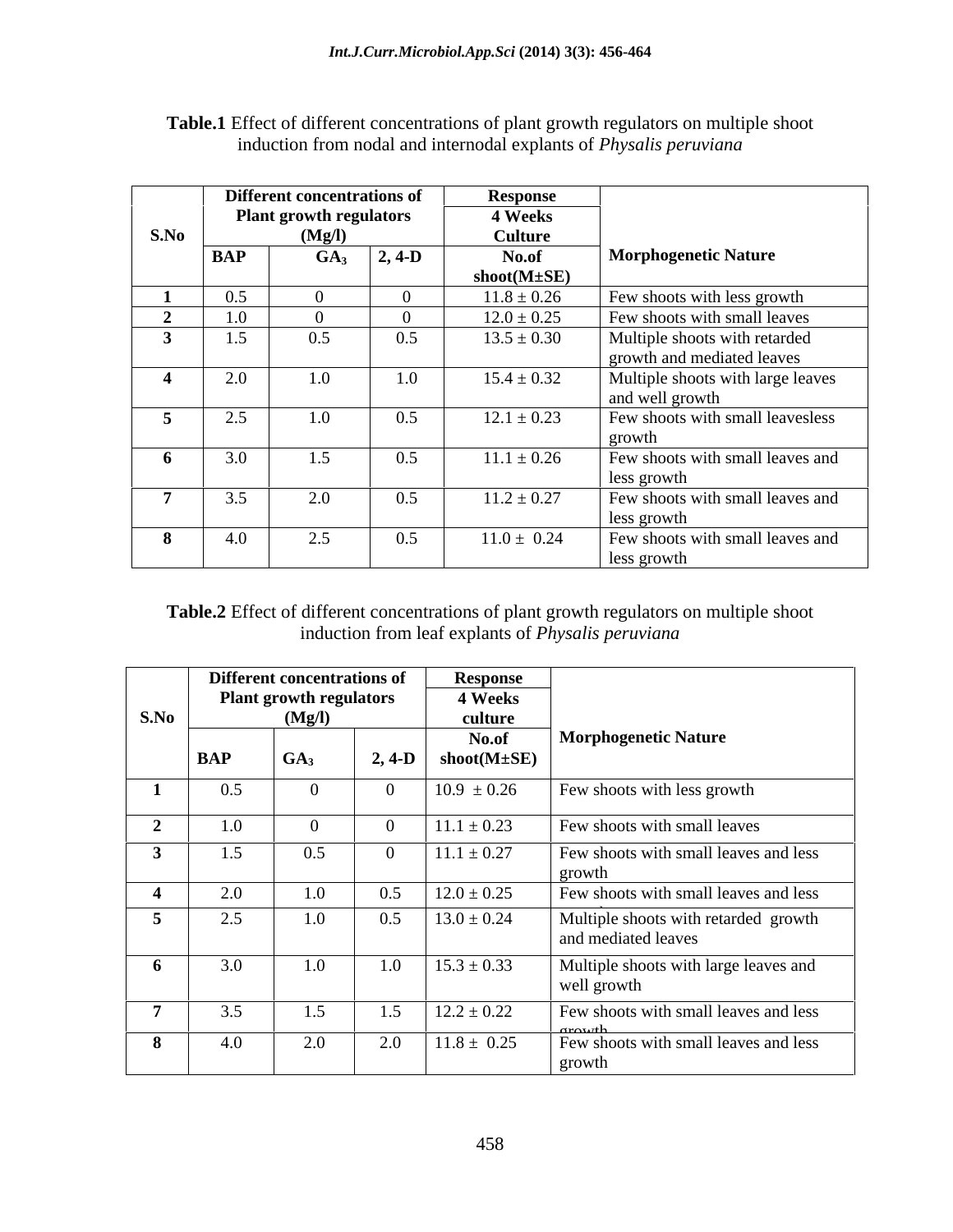**Figure.1** [A & B] Multiple Shoot Induction of *Physalis peruviana* from Nodal explants at different concentrations of BAP  $(2.0 \text{ mg/l}) + GA_3 (1.0 \text{ mg/l}) + 2$ , 4-D  $(1.0 \text{ mg/l})$ 



A. Multiple shoot induction from nodal explant by 14 days inoculation



B. Elongated shoot from nodal explant by after 4 weeks of inoculation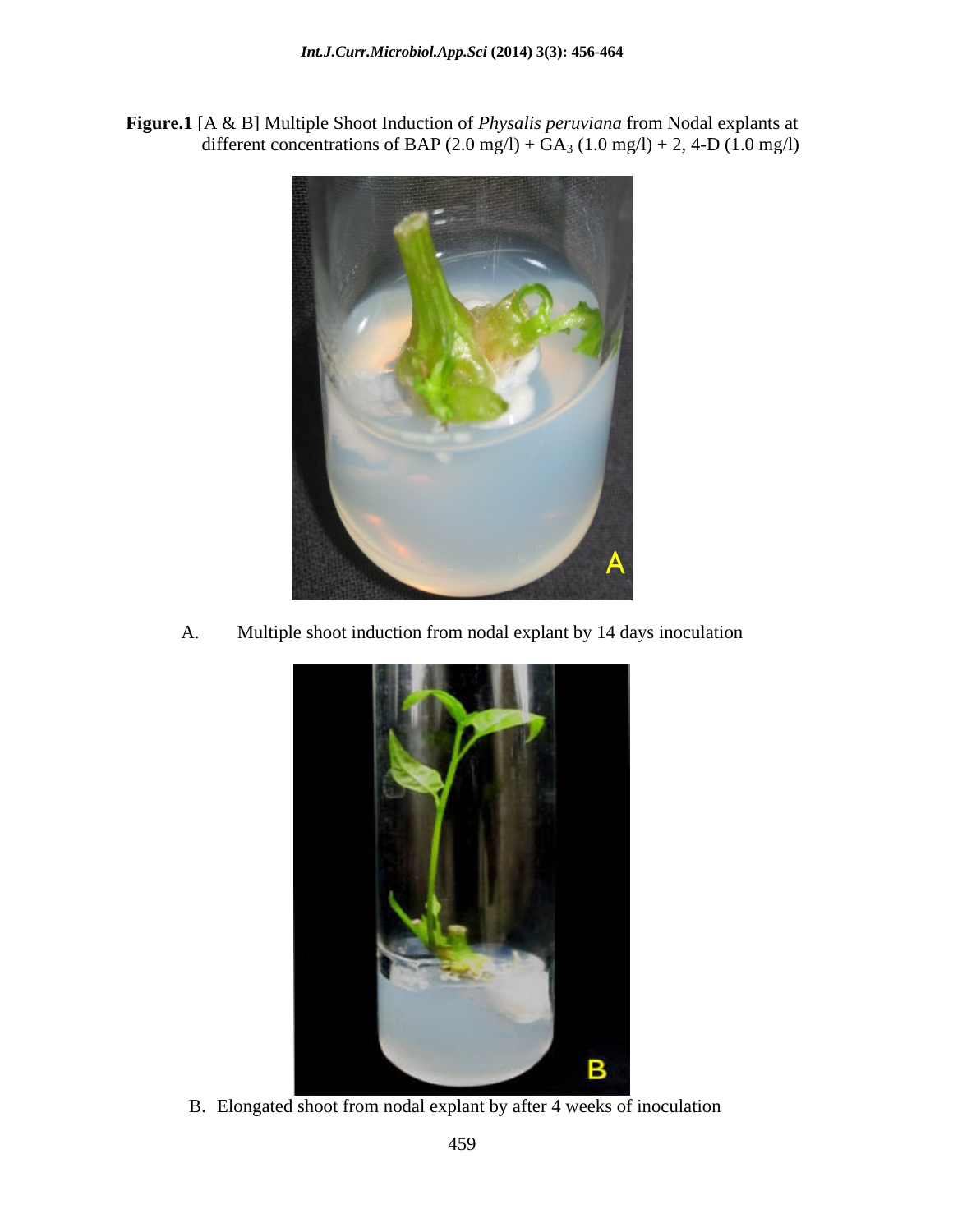**Figure.2** [C & D] Multiple Shoot Induction of *Physalis peruviana* from Internodal explants at different concentrations of BAP  $(2.0 \text{ mg/l}) + GA_3 (1.0 \text{ mg/l}) + 2$ , 4-D  $(1.0 \text{ mg/l})$ 



C. Multiple shoot induction from internodal explant by 14 days of inoculation.



D. Elongated shoots from internodal explant by after 4 weeks of inoculation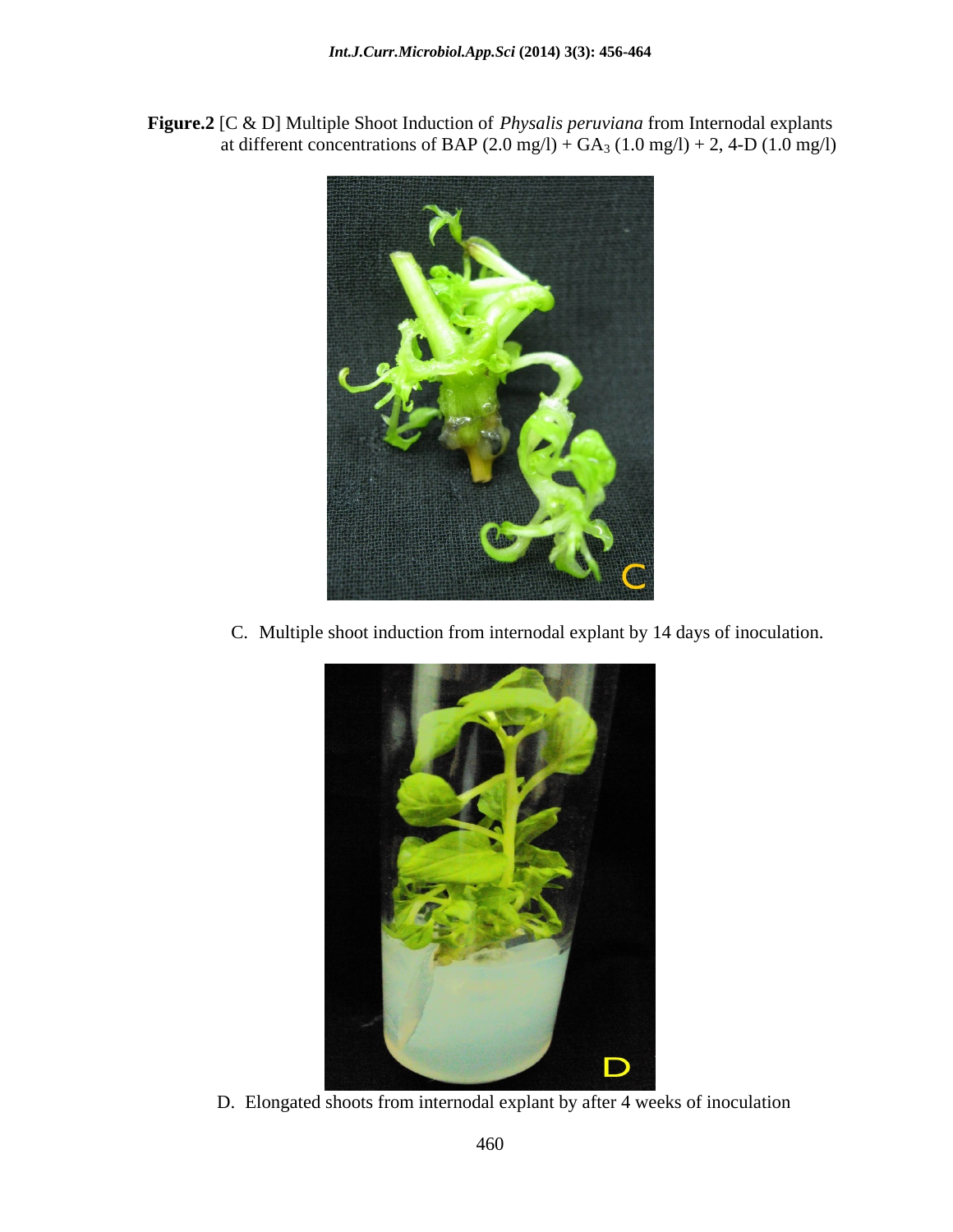**Figure.3** [E & F] Multiple Shoot Induction of *Physalis peruviana* from Leaf explants at different concentrations of BAP  $(3.0 \text{ mg/l}) + \text{GA}_3 (1.0 \text{ mg/l}) + 2$ , 4-D  $(1.0 \text{ mg/l})$ 



E. Multiple shoot induction from leaf explant by 14 days of inoculation.



F. Elongated shoots from leaf explant by after 4 weeks of inoculation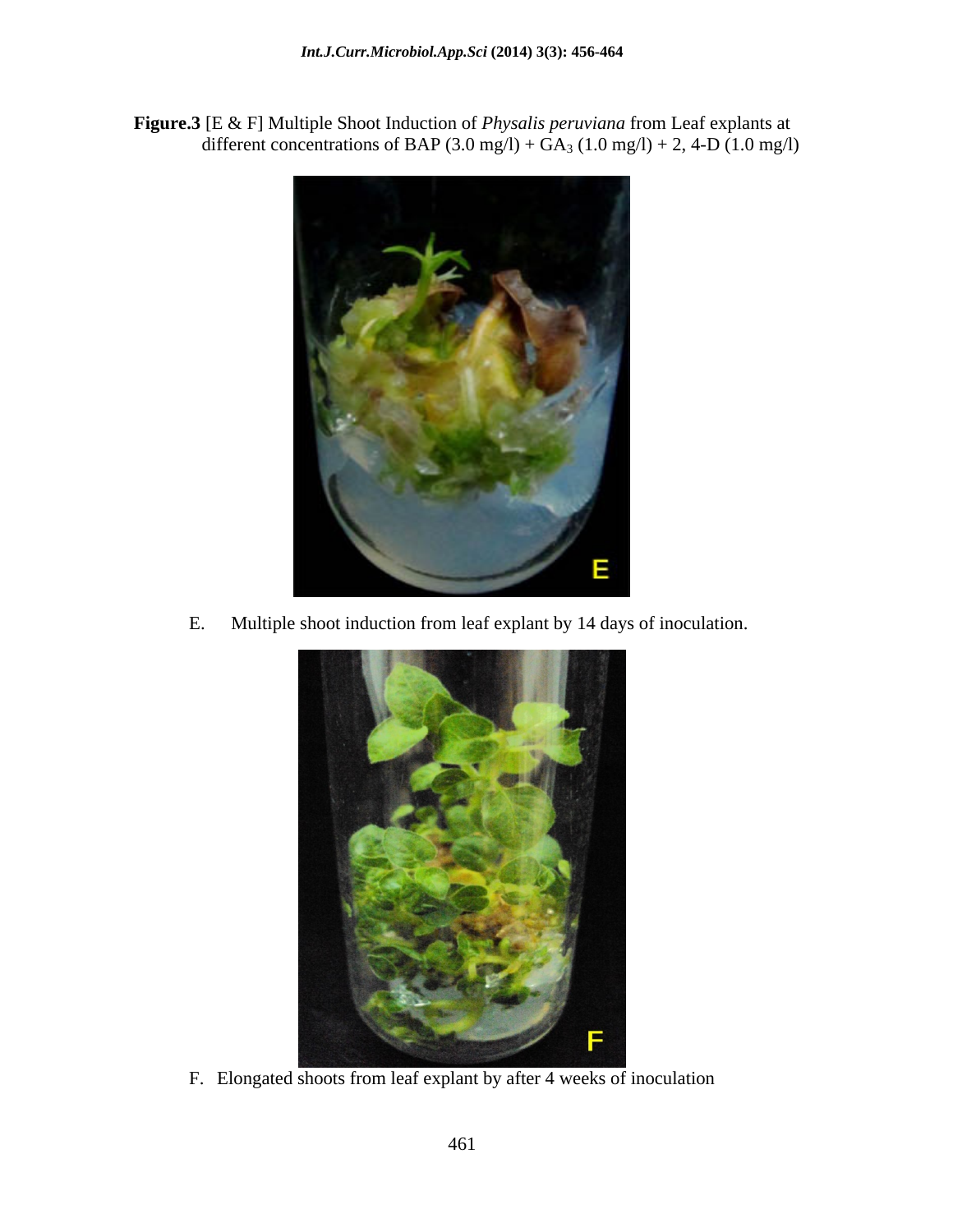shoots was recorded on after 4 weeks of inoculation. In nodal and internodal proliferation of multiple shoots in MS explants were showed the maximum medium by supplementing with BAP, number of multiple shoots on BAP GA3 & 2, 4-D. These present study was to  $(2.0 \text{mg/l})$  +  $GA_3$   $(1.0 \text{mg/l})$  + 2, 4-D<br> $(1.0 \text{mg/l})$  and obtained the mean value (1.0mg/l) and obtained the mean value *Physalis peruviana*, which can be used for 15.4 is the best response (Table. 1) (Fig. 1. easier cultivation, propagation and plant A & B) (Fig. 2. C & D). The similar results genetic studies. In this present has also suggested by Ramar *et al*.,(2014) on *Solanum americanum* in BAP 3.0 researchers for genetic manipulation of mg/l+2, 4-D 0.5 mg/l+GA3 2.0 mg/l *Physalis peruviana* for disease, pest through nodal explants.These findings are in agreement with who observed in other metabolites, using a rapid regeneration plant species *Aegle marmelos*(L) (Ajithkumar and Seeni, 1998). The highest number of multiple shoots was recorded from leaf explants on different concentration and combination of plant growth regulators like  $BAP$  (3.0mg/l) + management of National College  $GA_3$  (1.0mg/l)+ 2, 4-D (1.0mg/l) showed (Autonomous), Tiruchirappalli, the mean value 15.3 is the best response Tamilnadu, India, for providing the (Table. 2) (Fig. 3 E & F).The similar results were obtained for *Solanum americanum* where  $BAP(2.0 mg/l) + 2, 4$ - References  $D(1.0 \text{ mg/l}) + IAA(1.0 \text{ mg/l})$  stimulated number of multiple shoots through leaf explants (Ramar *et al.*, 2014). Results described by Monokesh Kumer Sen *et al.,*(2014)also in agreement with our result for using this synthetic plant growth regulator in the culture medium for *Achyranthes aspera* L. After 4 weeks the elongated shoots from nodal, internodal and leaf explants were transferred to the root induction medium containing half  $25.26$ -epidihydrophysalin C from strength MS basal medium with IBA  $(1.0 \text{mg/l})$ . In this similar results were also  $P_{\text{roducts}}$  44: 579–585. reported in IBA by Nayak (2013), Indrani Chandra (2013) Hassan (2012) and Osman cell cultures for pharmaceutical *et al*.,(2010). The *in vitro* rooted shoots were transferred from culture medium  $(\text{eds})$  Natural Products as Medicinal successfully acclimatized in a cow dung, sand and red soil  $(1: 1)$  in the greenhouse  $471-507$ . with natural photoperiod conditions. The *in vitro* regeneration of medicinal plant

explants. The mean number of multiple *Physalis peruviana* revealed that the tissue showed good response in medium by supplementing with BAP,<br>GA3 & 2, 4-D. These present study was to establish reliable regeneration protocol for genetic studies. In this present investigation has also opened new resistance or enhancing secondary protocol.

# **Acknowledgement**

The authors are thankful to the management of National College (Autonomous), Tiruchirappalli, Tamilnadu, India, for providing the necessary facilities.

# **References**

- Ajithkumar D and Seeni S. 1998. Rapid clonal multiplication through in vitro axillary shoot proliferation of *Aegle marmelos* (L.) a medicinal tree, Plant Cell Reports.17(5): 422-426.
- Antoun M.D., D. Abramson, R.L. Tyson, C.J. Chang, J.L. McLaughlin, G. Peck and Cassady J.M. 1981. Potential antitumor agents XVII Physalin B and 25,26-epidihydrophysalin C from Witheringia coccoloboides. J Nat Products 44: 579–585.
- Barz W and Ellis B.1981 Potential of plant cell cultures for pharmaceutical production. In: Beal JL, Reinhard E (eds.). Natural Products as Medicinal Agents. Stuttgart, Hippokrates. pp  $471 - 507.$
- Chiang H.C., S.M. Jaw, C.F. Chen, and Kan W.S. 1992a. Antitumor agent,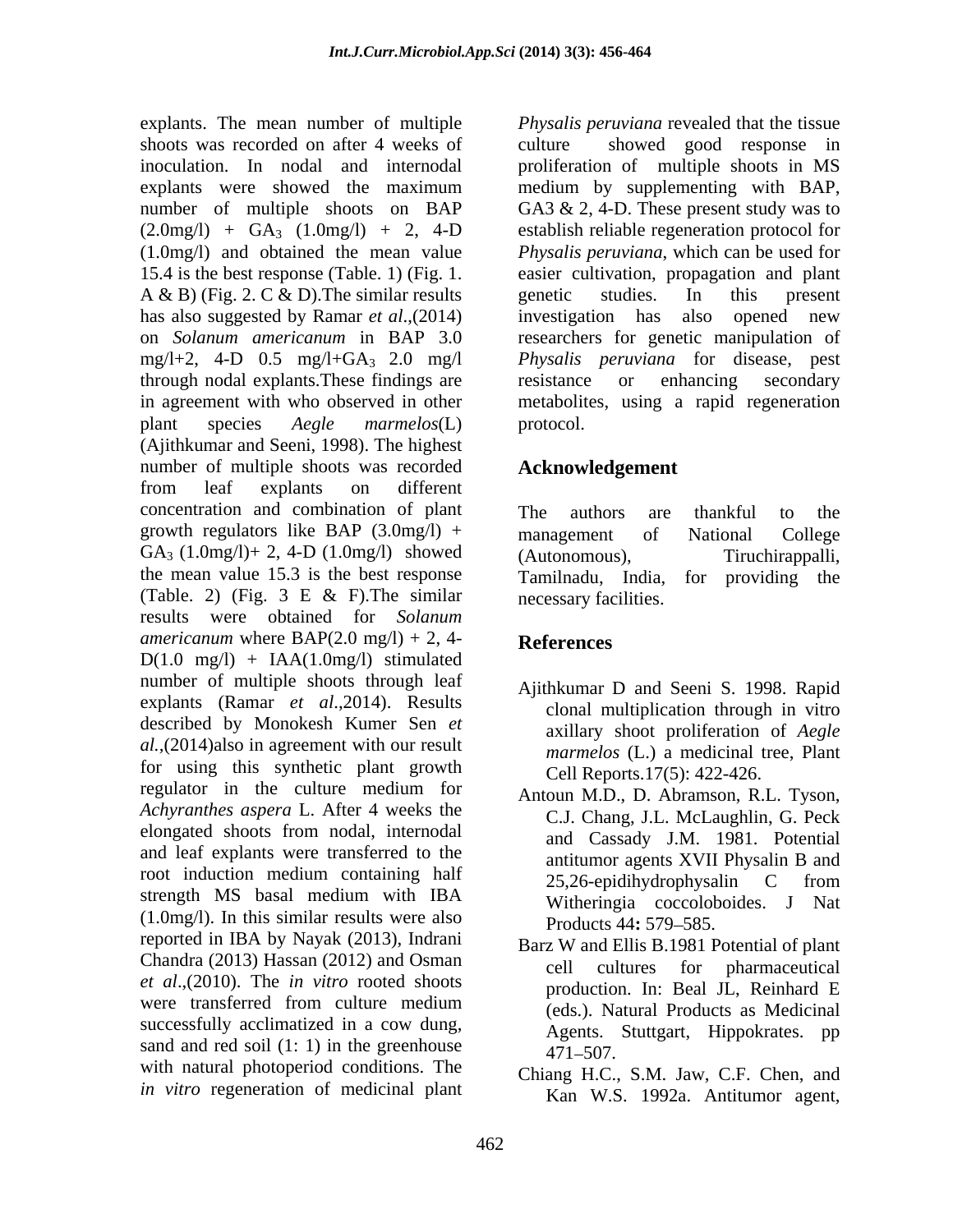physalin F from Physalis angulataL. peruvianaL. J. Royal Hort. Soc. 99:<br>Anticancer Res 12: 837–844. 310-314.

- 1992b. Inhibitory effects of physalin B and physalin F on various human
- Deus B and Zenk MH. 1982. Exploitation of plant cells for the production of
- Eliseu Rodrigues., Ismael Ivan bioassays with Tobacco tissue cultures, Rockenbach, CirieleCataneo, Luciano
- Gamborg O.L., R.A Miller and Ojima O. suspension cultures of soybean root Plant.35:195–203.
- Bangladesh J. Sci. Ind. Res. 47(4). 4413.<br>373-378. Perry, L. M.1980. Medicinal Plants of East
- Indrani Chandra, Priyanka Singh, Arijit Bhattacharya, Priya Singh, Sana Javed vitro callus induction, regeneration and .Sci. 2(12): 192-197.
- Kawai M., T. Ogura, B. Makino, A. Popenoe H., King S., J.Leonand L.
- Legge, A.P., 1974. Notes on the history, cultivation and uses of Physalis

peruvianaL. J. Royal Hort. Soc. 99: 310-314.

- Chiang H.C., S.M. Jaw, and P.M. Chen. Monokesh Kumer Sen., Shamima Nasrin, Leukemia cells in vitro. Anticancer and plantlet regeneration of Res 12:1155 1162. *Achyranthes aspera* L., a high value Shahedur Rahman, Abu Hena Mostofa Jamal.2014. In vitro callus induction and plantlet regeneration of medicinal plant. Asian Pac J Trop Biomed. 4(1): 40-46.
	- natural compounds. Biotechnol Murashige T., and Skoog F. 1962. A Bioeng. 24: 1965–74. revised medium for rapid growth and revised medium for rapid growth and PhysiolPlant.15 (3):473-497.
	- Valdemiro Gonzaga, Eduardo Sidinei Nayak S.A., S. Kumar, K. Satapathy, A. Chaves and Roseane Fett. 2009. Moharana , B. Behera , D. P. Barik, L. Minerals and essential fatty acids of Acharya, P. K. Mohapatra , P. K. Jena, the exotic fruit *Physalis peruviana* L. Naik S. K. 2013 In vitro plant Ciênc. Tecnol. Aliment., Campinas, enegeneration from cotyledonary nodes 29(3): 642-645. of *Withania somnifera* (L.) Dunal and 1968. Nutrient requirements of RAPD and ISSR markers. ActaPhysiol assessment of clonal fidelity using  $Plant.35:195-203.$
- cell. Exp. Cell Res. 50: 151-158. Osman M.G., E.A. Elhadi and Khalafalla Hassan A.K.M.S., C.K. Royb, R. M.M. 2010. Callus formation and Sultanaband Khatunb R. 2012.Callus induction and plant regeneration of (*Lycopersicon esculentum* Mill,C.V. *Paederia foetida* L., a widely used Omdurman) induced by thidiazuron. medicinal vine in Bangladesh. African. J. Biotechnol. 9(28): 4407 organogenesis of tomato 4413.
	- Perry, L. M.1980. Medicinal Plants of East and Southeast Asia. The MIT Press, Cambridge, Massachusetts. p.393.
	- and Autashi Singhamahapatra. 2013.In Pietro, R. C., S. Kashima, D.N. Sato, A.H. micropropagation of *Solanum vitro* antimycobacterial activities of *lycopersicum.*Int.J.Curr.Microbiol.App Januario and Franca S. C. 2000. *In Physalis angulata* L. Phytomedicine, 7, 335-338.
	- Matsumoto, H. Yamamura, Y. Kalinowski. 1990. Goldenberry (cape Butsugan and Hayashi M. 1992. gooseberry). Lost Crops of The Incas: Physalin N and O from Little-known Plants of the Andes with Physalisalkekengi. Phytochemistry31:4299-4303. by National Research Council National Little-known Plants of the Andes with Promise for Worldwide Cultivation, ed Academy Press, Washington DC. pp 241 252.